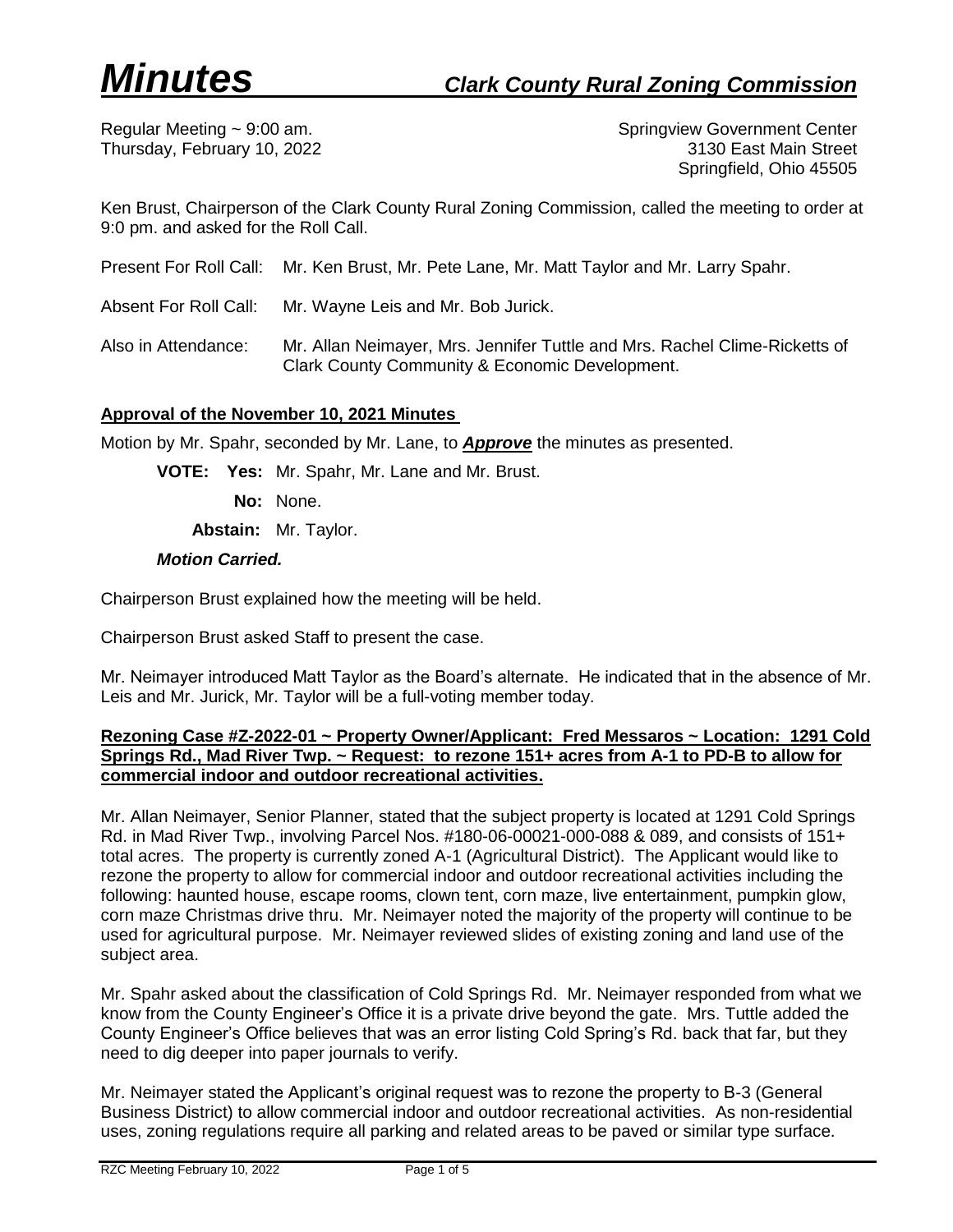Therefore, the Applicant has amended the rezoning request to PD-B (Planned Development-Business District) for commercial indoor and outdoor recreational activities and to allow all parking and related areas to be a non-paved surface.

Mr. Neimayer reviewed the intent of the PD-B District. As public utilities are not available the Applicant will need to work with the Health District, or Ohio EPA, for on-site utilities servicing the recreational activities.

The right-of-way status of Cold Springs Rd. is unclear and the County Engineer's Office is researching this. From the county GIS aerial, Cold Springs Rd. starts out at approximately 20 ft. in width coming off of Dayton-Springfield Rd. for the first 705 ft. then narrows to approximately 15 ft.

The proposed parking area is approximately 3 to 4 acres. The Applicant would like to use this area for agricultural purpose during other times of the year and thus does not want to pave the parking area. Hence the Applicant's reasoning for PD-B zoning vs. B-3 zoning.

The proposed rezoning to a PD-B District would not prevent agricultural use on the property, this in accordance with state law. The Applicant has operated a seasonal haunted house, a commercial use, for many years. Approval of this rezoning request would bring that use into zoning compliance.

If approved as a PD-B District, approval should only be for Preliminary Plan and subject to comments from the County Engineer's Office with regards to the right-of-way status of Cold Springs Rd. In regards to parking and related areas, Staff recommends that, at a minimum, they be a gravel surface due to potential erosion concern, anticipated volume of traffic by patrons, and for safe access by emergency vehicles. Depending on the County Engineer's Office's research on Cold Springs Rd. and its right-of-way status, further conditions of approval may become necessary. Final Plan approval shall be with the Zoning Inspector after receiving sign-off from the County Engineer's Office regarding access and storm water management. At the Zoning Inspector's discretion, approval of the Final Plan shall go before the County Planning Commission.

Mr. Lane asked about Mad River being adjacent to the property and are there any restrictions on development in that area. Mr. Neimayer responded I do not believe the proposed use of recreational activities would have an impact on the Mad River.

Mr. Neimayer stated the Clark County Planning Commission met on February 2, 2022 to hear this case. Following there review and discussion, they moved to recommend to the Rural Zoning Commission approve the rezoning case as requested by the Applicant under the PD-B Preliminary Plan approval with the Final Plan approval to be with the Zoning Inspector after receiving sign-off from the County Engineer's Office.

Chairperson Burst asked, this is essentially to clean up the zoning, and this isn't an ongoing concern. Mr. Neimayer responded yes plus it is an expansion of the commercial activity.

With no further questions for Staff, Chairperson Brust opened the public hearing at 9:17 am. and asked if the Applicant would like to speak.

Fred Messaros, Applicant, 1291 Cold Springs Rd., was sworn in

Chairperson Burst asked the Applicant about the holidays, would this give you an opportunity to build on the fourth of July other than fall and winter. The Applicant responded we do not foresee that. The Applicant explained he wants to get started on one of those buildings for the escape rooms as soon as possible.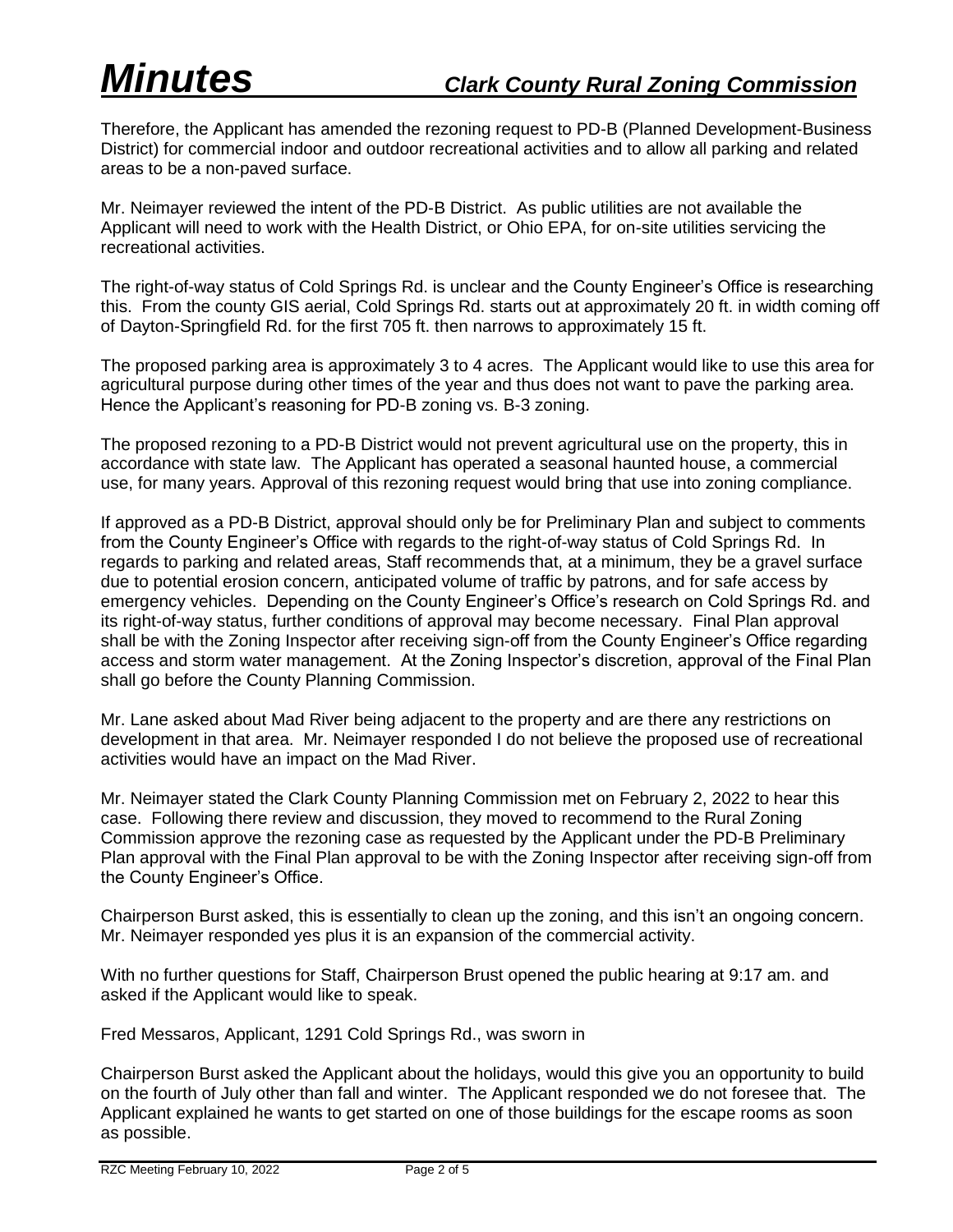With no further questions for the Applicant, Chairperson Brust asked if anyone wanted to speak in favor of this rezoning request. There were none. He then asked if anyone wanted to speak in opposition of the request.

Sharron Bittner, 3950 Dayton Springfield Rd, was sworn in. Ms. Bittner explained she lives in the house off of Cold Springs Rd. and we do not have an issue with what the Applicant is doing. We do have an issue with the dirt. She would like to see Cold Springs Rd. paved; the dirt is unreal. They (cars from the Haunted House) fly up and down this road. There needs to be more speed limit signs.

Chairperson Brust asked so you are talking about the parking lot area. Ms. Bittner responded I do not have a problem with the parking. But when they come off the road, it needs to be black topped. Chairperson Brust stated that would be the township's responsibility.

The Applicant stated according to my deed I own the road (Cold Springs Rd.). And according to the deed, since Ms. Bittner uses my road, I have to give her 60 day notice if I ever decide I do not want her to use it. Mrs. Tuttle added that at the Technical Review Committee meeting, the County Engineer's Office stated that part of that road appears to be public right-of-way (up to the gate). The County Engineer's Office is further researching this matter. Mrs. Bittner then asked, so we need to go to the township? Mrs. Tuttle responded the best thing is for the Applicant to work with the County Engineer's Office.

Mr. Spahr asked about the adjacent commercial property. Mrs. Tuttle responded that is the medical marijuana plant.

Chairperson Brust asked what the distance was from the gate to the end of the road. The Applicant responded about 300 to 400 feet. The Applicant added if Ms. Bittner wants some black top I can pay for that. At least from the street to her driveway. The unpaved road slows cars down. When it is a smooth surface they tend to fly down it. Mr. Spahr asked would you be able to put in speed bumps. The Applicant responded maybe something temporary for that month.

Etta McMann, 3960 Dayton Springfield Rd., was sworn in. Mrs. McMann explained she lives in the little house that is right next to the road. When trucks go up and down there you cannot breathe. During Halloween, you cannot breathe she adds. This is an everyday issue but at the holidays it is worse.

Mr. Lane stated if the Applicant were to blacktop back to the gate that should solve the problem. In other words beyond the gate if you kept those unpaved, you have a good distance. Chairperson Brust added and with it paved to the gate it would be a clear demarcation of where the public right-ofway is.

Mr. Spahr asked who owns the pole barn at the back by the gate. Ms. Bittner responded that is our barn. Before my husband passed away we use to own a dump truck business. Chairperson Brust stated so with the dump truck business your husband used to own, you have been use to the dust. Mrs. Bittner responded my husband was strict on the drivers.

Chairperson Brust asked what kind of issue it would be to pave back to the curve (the gate). The Applicant responded that is a good ways back and about 30 to 40 feet wide. I do not have a problem paving back to her driveway. Mrs. Tuttle stated if the Board makes that part of the motion or stipulation that it be dependent upon the County Engineer's Office's findings.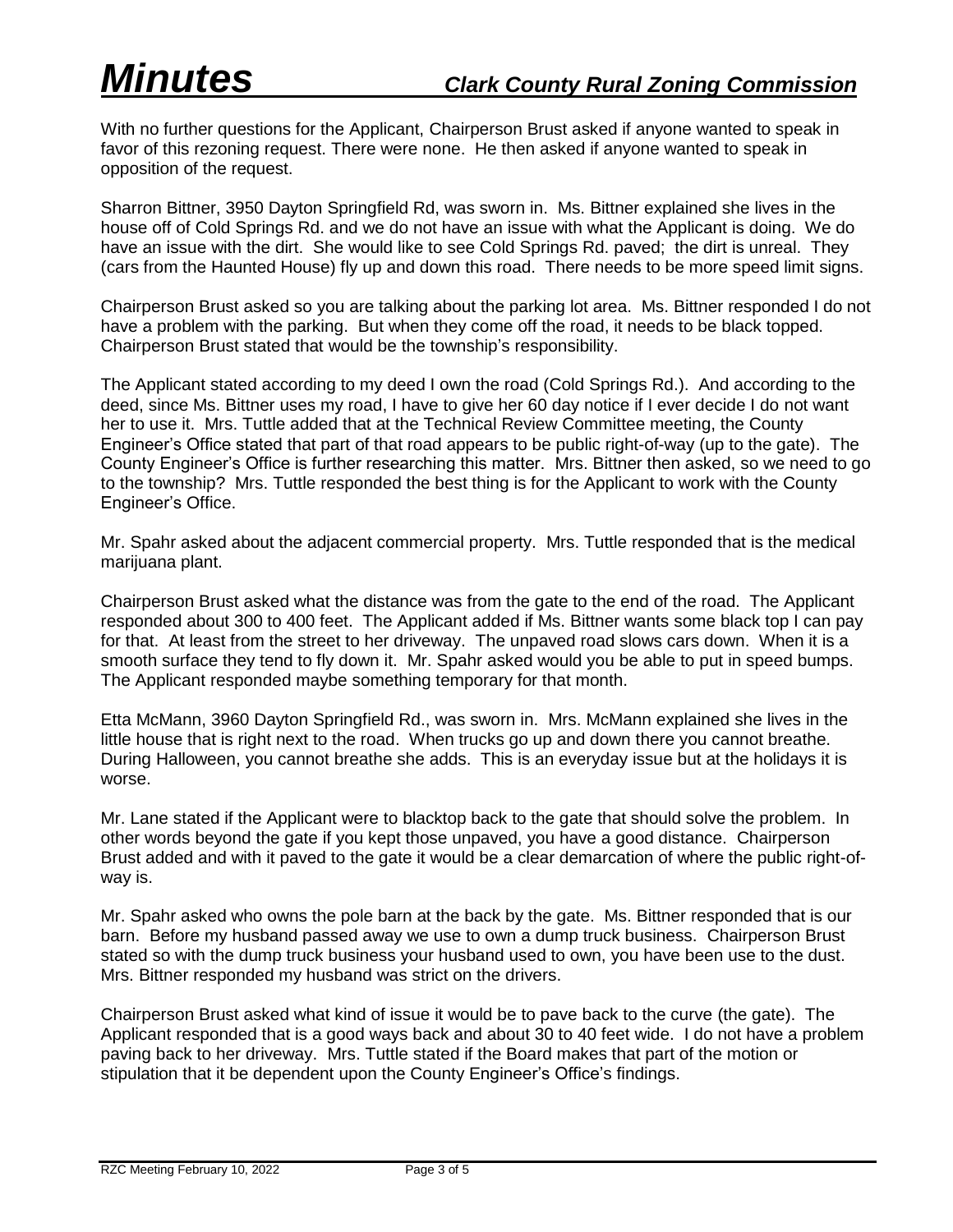Mr. Taylor asked if they (Ms. Bittner and Mrs. McMann) have an entrance off of Dayton-Springfield Road. Mr. Neimayer responded no. Mr. Taylor added the boundaries look unclear from the GIS map.

Chairperson Brust asked, if the County Engineer's Office decides it (the paving) is up to the township and the township says no then what happens? Mrs. Tuttle responded they (the Applicant and the township) would need to come to an agreement.

Mr. Lane stated if you had to put in that road to buy it, it suggests to me that that is a private road.

There was further Board discussion on the public right-of-way. Chairperson Brust explained, this Board does not have any authority to interact at this point in time with the road matter other than putting in a stipulation that contingent upon the Applicant and the township resurfacing the road.

Hearing no further discussion Chairperson Brust closed the public portion of the hearing at 9:43 am. and asked for a motion.

# **Action on Rezoning Case #Z-2022-01 ~ Property Owner/Applicant: Fred Messaros ~ Location: 1291 Cold Springs Rd., Mad River Twp. ~ Request: to rezone 151+ acres from A-1 to PD-B to allow for commercial indoor and outdoor recreational activities.**

Motion by Mr. Lane, seconded by Mr. Taylor, to *Approve* the rezoning case as presented as follows:

- 1. Preliminary Plan approval only.
- 2. Final Plan approval shall be with the Zoning Inspector after receiving sign-off from the County Engineer's Office regarding access and storm water management. At the Zoning Inspector's discretion, approval of the Final Plan shall go before the County Planning Commission.
- 3. Allow all parking and related areas to be a non-paved surface.
- 4. Findings of the County Engineer's Office regarding the responsibility for the surface of Cold Springs Rd. and a mutual agreement/solution between the Applicant, the county and township trustees.

**VOTE: Yes:** Mr. Lane, Mr. Taylor and Mr. Spahr.

**No:** None.

### *Motion Carried.*

Chairperson Brust called a recess at 9:46 am.

Chairperson Brust called the meeting back to order at 9:55 am.

## **Rezoning Text Amendment Case #ZA-2017-01 ~ proposed amendments regarding agricultural uses and the keeping of animals ~ Initiated by the Rural Zoning Commission on 3-9-2017.**

Mr. Neimayer reviewed the purpose of this proposed text amendment. It was Tabled per direction from the County Prosecutor's Office due to proposed legislation that was introduced in the General Assembly. Now, Staff is requesting the Board withdraw this case.